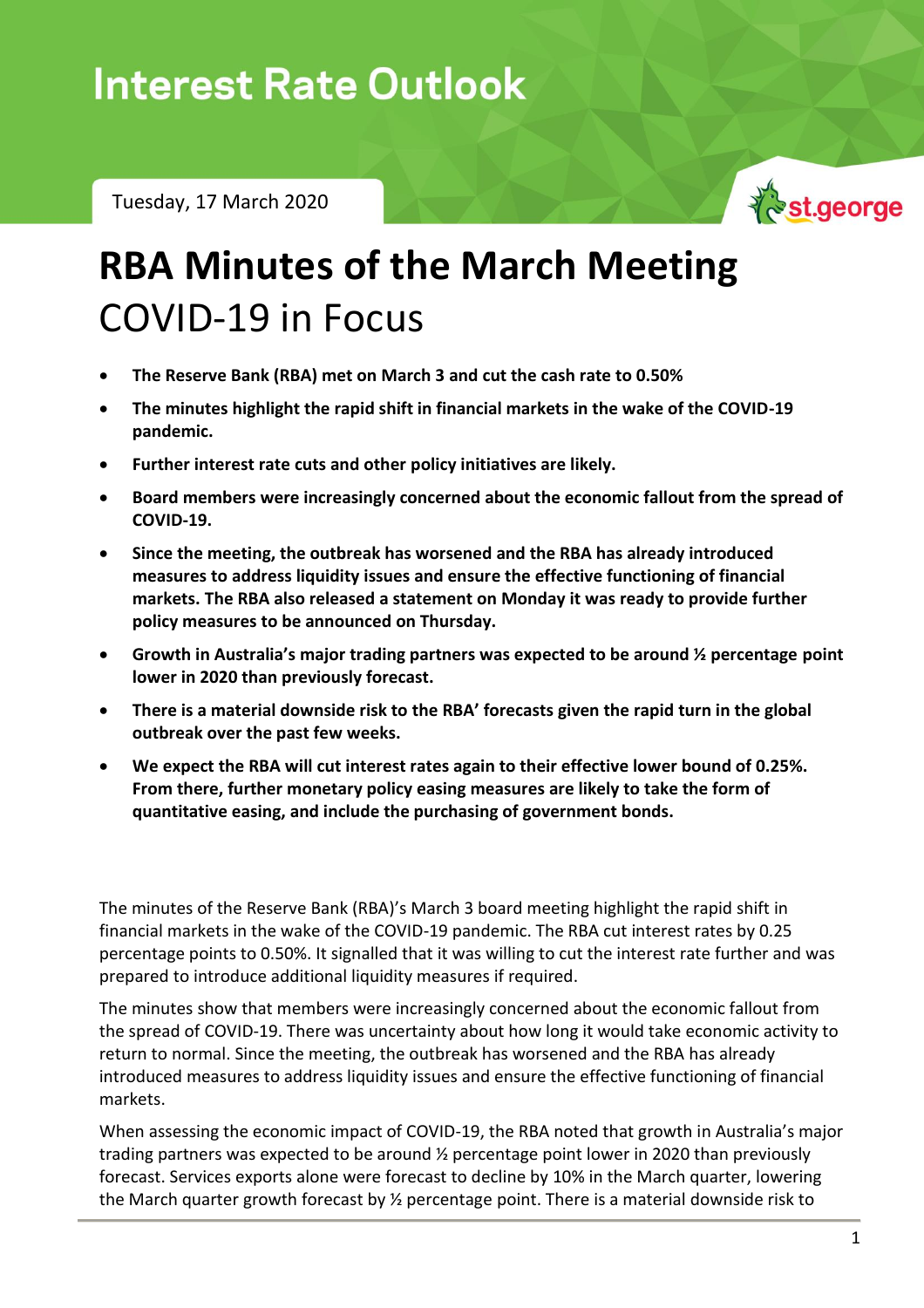these forecasts given the rapid pace of the global outbreak since the meeting. Additionally, these forecasts do not incorporate any domestic containment measures.

Prior to the outbreak of COVID-19 the unemployment rate had risen to 5.3%. The relatively weak footing of the labour market was noted by the RBA in its decision. It welcomed the Commonwealth Government's stimulus announcement, suggesting that further coordinated action to support the economy is likely.

The minutes reveal that there was some discussion among board members about the longer lags associated with monetary policy meaning that the boost to the economy might not eventuate until after the shock had passed. This risk was deemed low. The RBA also said that the risk of a surge in borrowing due to the rapid recovery in house prices and low interest rates was also now much lower.

The rapid evolution of the COVID-19 pandemic render much of the information in the RBA's March meeting minutes outdated. However, they provide an indication of a coordinated fiscal and monetary policy response. The RBA has shown that it is not willing to sit on the sidelines during the current health crisis. It has flagged further policy initiatives to be announced on Thursday.

We expect the RBA will cut interest rates again to their effective lower bound of 0.25%. From there, further monetary policy easing measures are likely to take the form of quantitative easing, and include the purchasing of government bonds.

> **Nelson Aston, Economist** Ph: 02-8254-1316